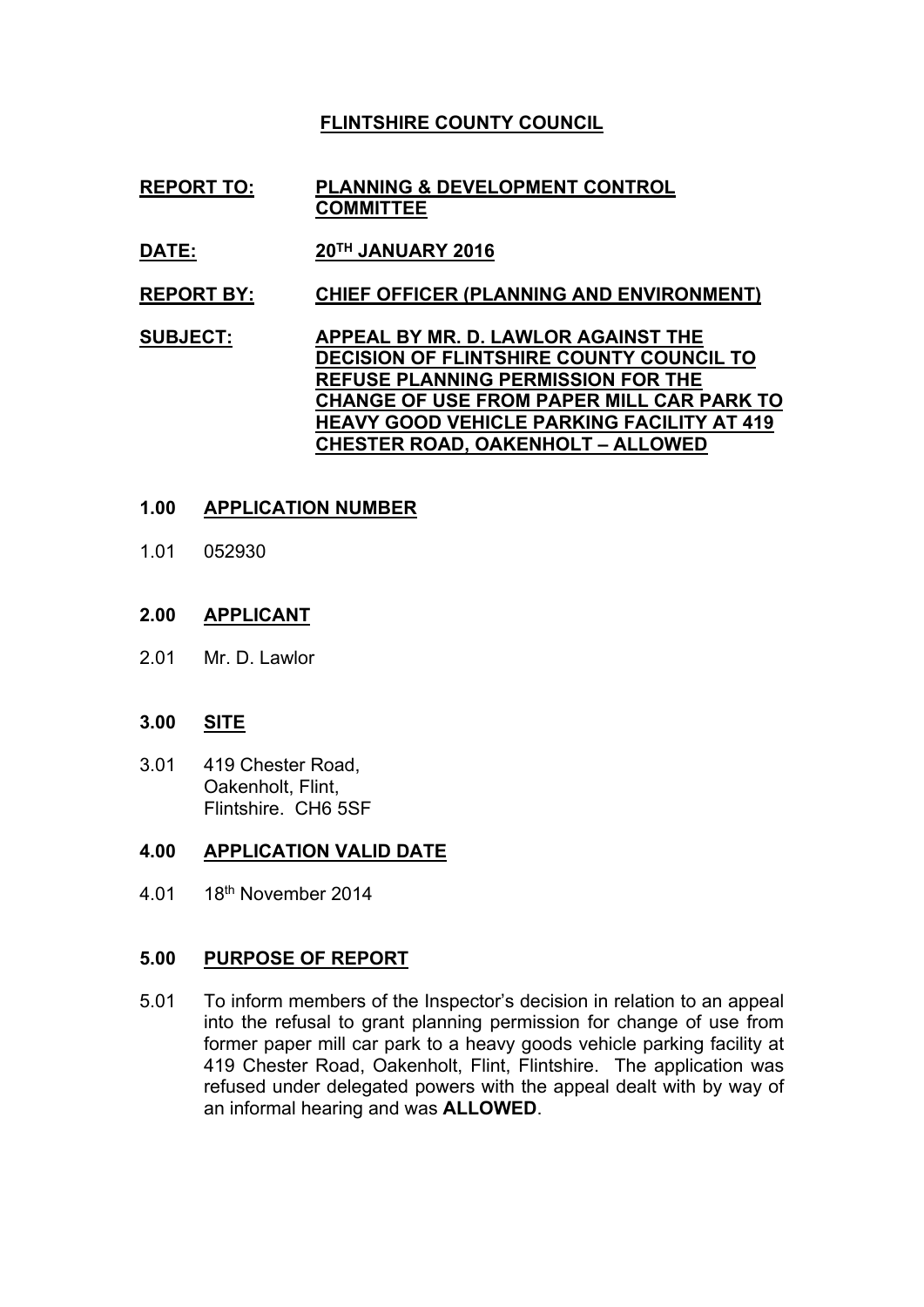## **6.00 REPORT**

### 6.01 **Background**

Members may recall that this application was refused under delegated powers on 27th May 2015 on the grounds that the proposed use would result in an inappropriate form of development which is not essential to be located within the open countryside and would therefore have an unaccountable detrimental impact upon the character of the area.

### 6.02 Issue

The Inspector considered that the main issue was the effect of the proposal on the character and appearance of the countryside, and whether there are other material considerations which would justify the development in this area.

### 6.03 Character & Appearance

The site lies directly opposite the paper mill on Chester Road to the east of Flint and Oakenholt. The site lies adjacent to No. 419 a dwelling house and annex which forms the eastern boundary of the appeal site. The site is hard-surfaced, bounded by a fence and gate to the north, a small stone wall and access adjacent to Chester Road to the south and a field to the west. To the north of the appeal site there is an area currently being utilised for storage. This area is served by a gated access from the appeal site and extends towards the North West coast railway line.

- 6.04 The proposal would be for the storage of heavy goods vehicles (HGV). A maximum of 5 lorries would use the site. The drivers of the lorries are likely to arrive on site by motor vehicle, and 5 vehicle parking spaces would be needed as part of the development. The appellant sought a secure storage facility for HGVs in order to obtain the required licence to operate. The appellant had acquired the appeal site, including the land to the north and No. 419.
- 6.05 The Local Planning Authority accepted that the site is previouslydeveloped land (PDL), but maintained that there is no historical planning permission for commercial use on the land. The appellant maintained that the site has historically been used as a car park associated with the paper mill but this ceased when the dwelling and appeal land was sold.
- 6.06 The Inspector considered that the lawful status of the preceding use cannot be conclusively presumed under a Section 78 planning appeal. It was also noted that a lawful development certificate was refused for storage and distribution of building materials on the whole larger site but inclusive of the smaller appeal site. The Local Planning Authority maintained its objection that this is development in open countryside outwith of the policies which direct development to settlements and is unsustainable.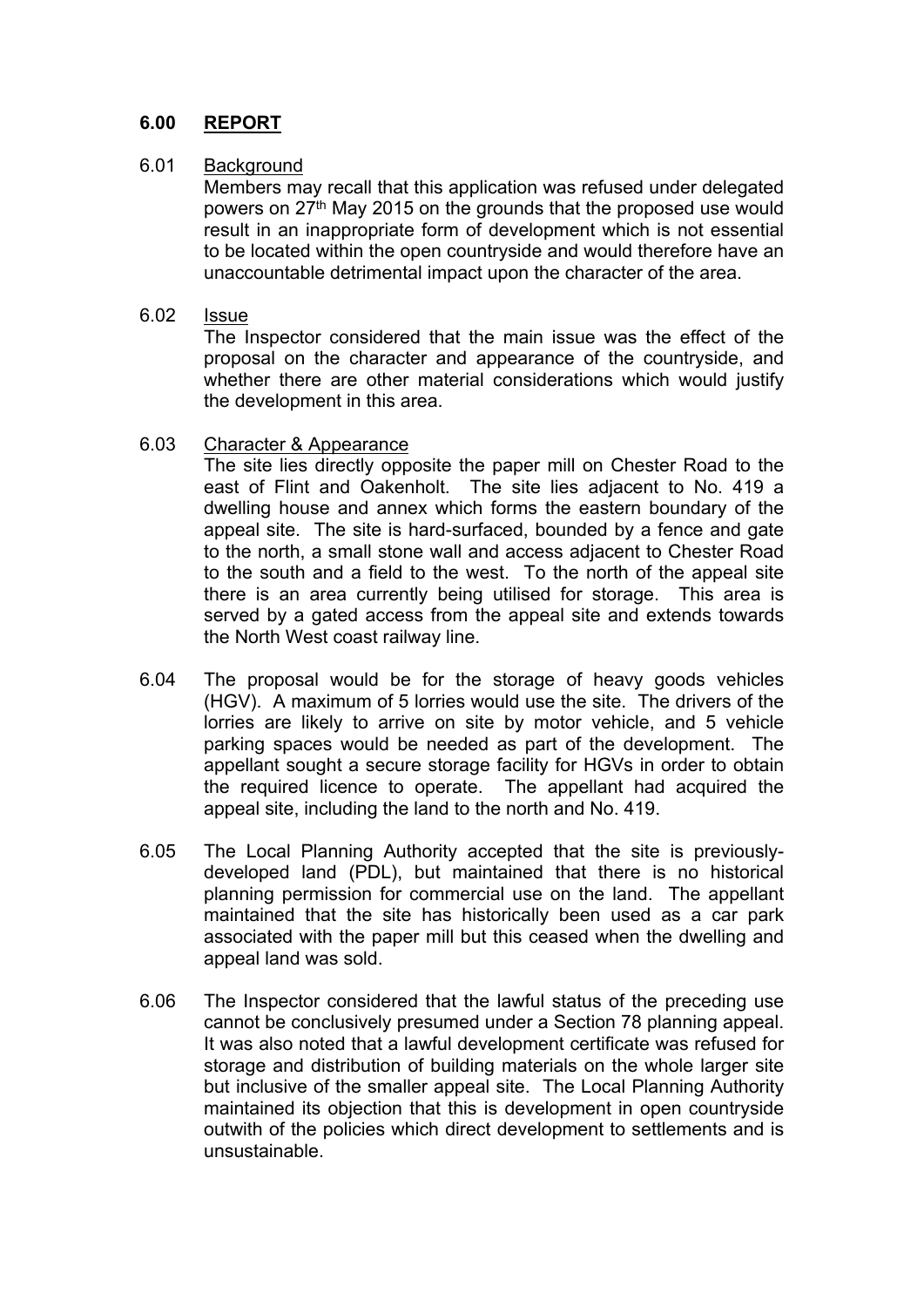- 6.07 The Inspector noted that not all PDL land is suitable for development as set out in Planning Policy Wales. Local Plan policies of the Flintshire Unitary Development Plan (UDP) permits new industrial development outside employment sites and outside defined settlements boundaries through the redevelopment of suitable brownfield and underused or vacant land provided the scale and design of the development is acceptable and it causes no adverse impact on landscape features and residential amenity. Other considerations include adequate parking and highway network capacity.
- 6.08 In the view of the Inspector the suitability of the site is centred on whether its location fits the intended purpose of the development. The proposed development requires a location close to main centres and major roads. In this regard the location of the PDL land is suited in both respects. It is situated between Connah's Quay and Flint adjacent to the A548. There are good access links west and east from the A548 with the A55, A494 and the motorway network. The appellant was operating from Bagillt, but reports that access was restricted from this site and that there were issues with the lease agreement. The nature of the proposed use would be for storage only, the lorries would pick-up and deliver pre-ordered loads during the day and would return to the secure storage area in the evening. The Inspector was advised that there would be no outside storage required, and there would be no maintenance or repairs of vehicles on the appeal site. In this regard, the Inspector considered that the scale and nature of the development is small and fits the criteria of FUDP Policy.
- 6.09 It was the view of the Inspector that the site has the appearance of a developed commercial use. Immediately adjacent to the site to the west there is a high hedge which masks views into the site and beyond towards the estuary. The views from the east are more open but fleeting, since this would be from the A548 itself, which is a busy road. The Inspector did not regard the development of the site would harm the character and appearance of the area, having regard to its context adjacent to a large paper mill and having regard to the site's current appearance. Therefore, the Inspector concluded that the proposal complied with Local Plan policies relating to the undeveloped coast given its PDL status. The Inspector did not regard the site as unsustainable having considered it in the context of Policy EM4. Policy EM4 is not specifically mentioned in the rural exceptions Policy GEN3, but in this particular case it was regarded as falling within 'other development which is appropriate to the open countryside'. It may not be a development which is essential to have an open countryside location, but the site is not strictly 'open countryside' it is a PDL site next to a large commercial site adjacent to a main road in between two main settlement centres. The nature of the proposed